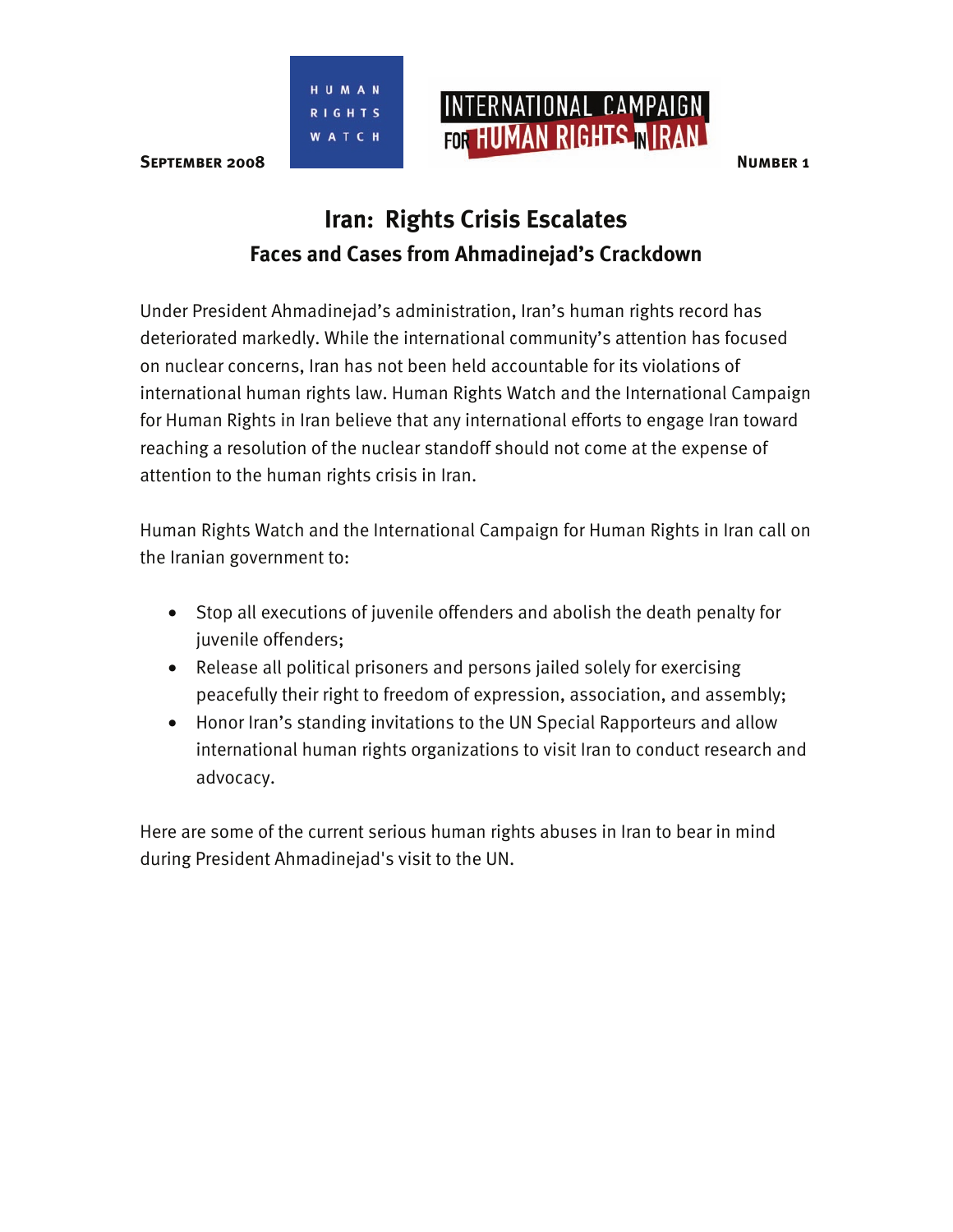## **I. Executions of Juvenile Offenders**



Behnam Zare is one of the six juvenile offenders executed so far this year. Another 130 juveniles are currently on the death row. (© Iranian Human Rights Activists)

Iran leads the world in executing juvenile offenders - persons under 18 at the time of their crime. Iran accounts for 26 of the 32 executions of juvenile offenders that have taken place in the world since January 2005. Iran's juvenile executions dwarf in number those of the only other countries known to have executed juvenile offenders: Saudi Arabia (2), Sudan  $(2)$ , Pakistan  $(1)$ , and Yemen  $(1)$ .

In Iran, judges can impose the death penalty in capital cases if the defendant has attained "majority," defined in Iranian law as 9 years of age for girls and 15

years of age for boys. Iran is known to have executed six juvenile offenders so far in 2008, including two in August: Behnam Zare on August 26, 2008, and Seyyed Reza Hejazi on August 19, 2008. Over 130 other juvenile offenders have been sentenced to death and are awaiting execution.

Every member of the United Nations, including Iran, has ratified or acceded to treaties prohibiting sentencing juvenile offenders to death. As a party to the Convention on the Rights of the Child and the International Covenant on Civil and Political Rights, Iran is obligated to abolish the death penalty for juvenile offenders. Iranian human rights defenders are campaigning vigorously to abolish this abhorrent practice. However, President Ahmadinejad's administration has so far done nothing to change laws and practices that have made Iran the leading executioner of juvenile offenders worldwide.

#### **II. Executions—Iran's 300% Increase**

Iran is also a world leader in overall executions. Iran executes more people than any other country except China. The number of executions in Iran has skyrocketed since the election of President Ahmadinejad. In 2005, the year he took office, Iran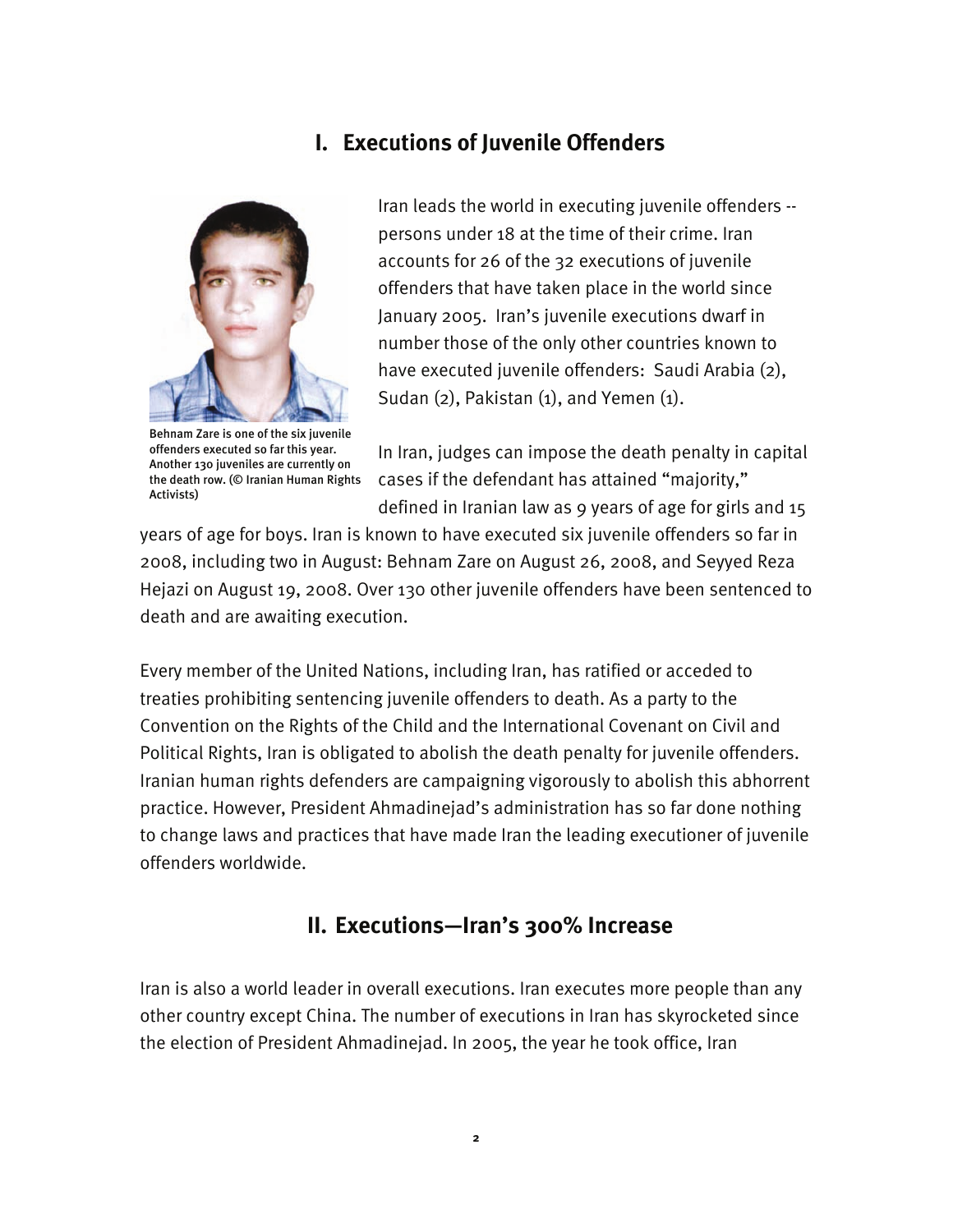executed 86 people. In 2007, Iran executed 317 people – an increase of nearly 300%. Many of these executions follow unfair trials in an extremely opaque judicial process. For example, 29 men were hanged on a single day - July 27, 2008 – though the authorities announced the names of only 10 of them. No other information about the other 19 executed men, including their names, charges against them, and details of their prosecution, has been released. Human Rights Watch and the International Campaign for Human Rights in Iran oppose the death penalty in all circumstances due to its inherent cruel nature.

# **III.Arbitrary Detentions**

The security and intelligence services routinely detain activists and dissidents for interrogation purposes. These arbitrary detentions, without charges filed, can last for months. In recent years, the Intelligence Ministry has particularly targeted Iranians who have active professional ties abroad, accusing them of being agents of Western efforts to instigate a "velvet revolution" in Iran. In the summer of 2007, three Iranian-Americans, Haleh Esfandiari, Ali Shakeri, and Kian Tajbakhsh, spent four months in detention under interrogation. Currently three Iranians with academic ties to US institutions are held and being interrogated.

#### Arash and Kamir Alaii

Two physicians, Arash and Kamiar Alaii , internationally renowned for their pioneering work in AIDS prevention, have been in incommunicado detention since 22 June. On August 2, 2008, the deputy general prosecutor of Tehran, Hasan Hadad, said: "They have been involved in organizing gatherings on topics such as AIDS that have received attention from domestic and international NGOs. They acted to recruit individuals to travel abroad with the aim of training them on overthrowing the system….they were well-aware of their activities and topics of trainings such as velvet revolutions."

#### Mehdi Zakerian

Mehdi Zakerian, a legal scholar who was scheduled to teach at the University of Pennsylvania this semester, was detained by security agents three weeks ago. The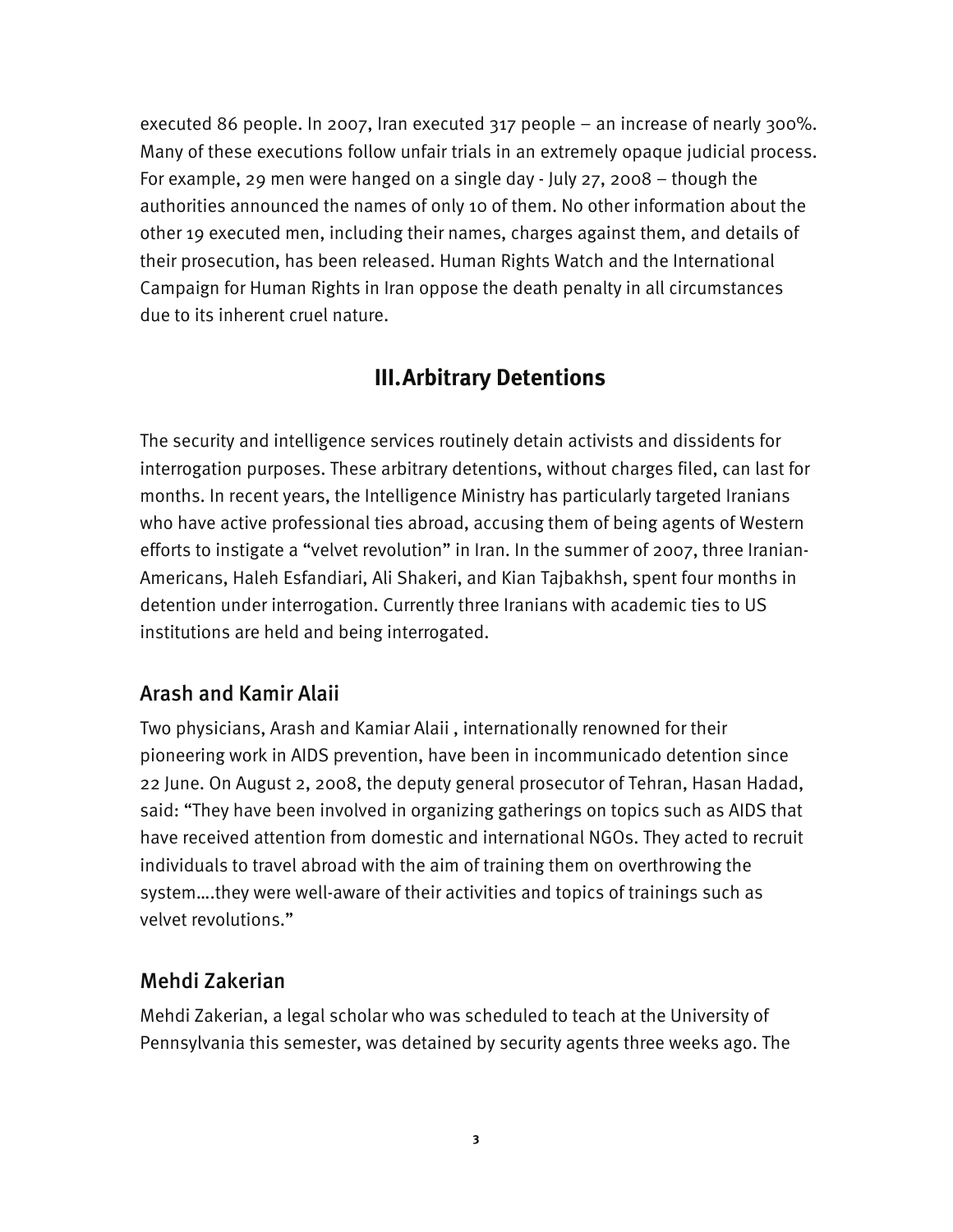authorities have not provided any information about his situation. Zakerian is also chairman of the Iranian International Relations Society and a senior researcher at the Center for Strategic Studies of the Middle East in Tehran.

# **IV.Political Prisoners**

Iranian intelligence and security forces routinely detain peaceful activists, journalists, students, and human rights defenders and often charge them with "acting against national security." The courts typically convict on these charges and sentence activists to lengthy prison terms. This trend has intensified under President Ahmadinejad and his intelligence apparatus. Prominent Iranian political prisoners include:

### Mohammad Sadiq Kaboudvand

Muhammad Sadiq Kaboudvand is the founder of the Human Rights Organization of Kurdistan (HROK) and a journalist. He has been in custody since June 2007, and is serving an 11- year prison term. Kaboudvand was kept in solitary confinement for 5 months in Evin Prison's Sections 209 and 240. In April 2008, he suffered a stroke and was taken to a specialist to receive treatment.

Kaboudvand documented and reported on human rights violations in Iran's Kurdish areas, from April 9, 2005, when he established HROK, until the time of his arrest. He was convicted of "acting against national security through founding of HROK," "widespread propaganda against the state by disseminating news," "opposing Islamic penal laws by publicizing punishments such as stoning and executions," and "advocating on behalf of political prisoners."

#### Farzad Kamangar

Farzad Kamangar, a 32-year-old Kurdish teacher and social worker in the city of Kamyaran, was prosecuted on charges of membership in the Turkey-based Kurdistan Workers Party (PKK). A Revolutionary Court sentenced Kamangar to death on February 25, 2008. Khalil Bahramian, his lawyer, said: "Nothing in Kamangar's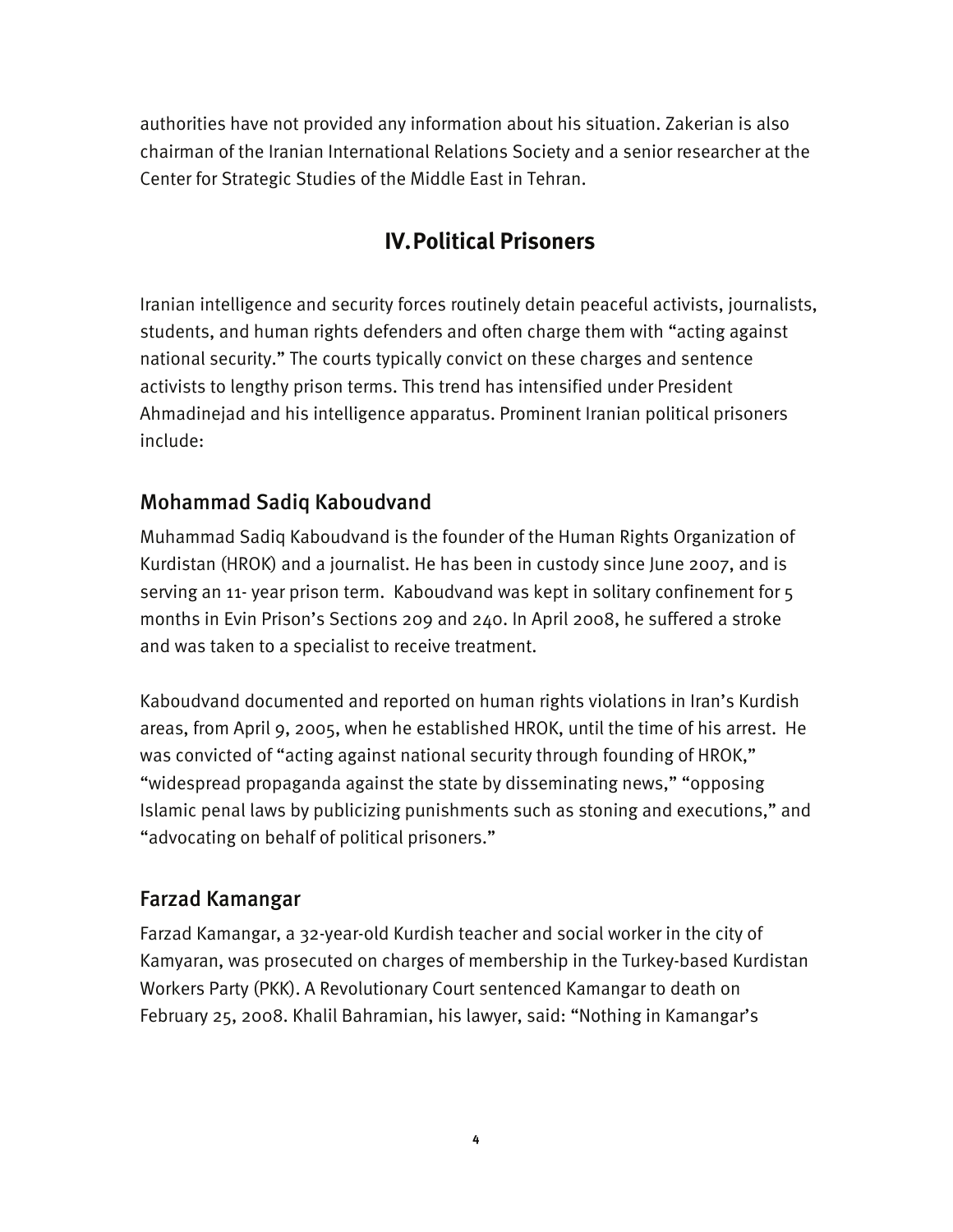judicial files and records demonstrates any links to the charges brought against him."

Bahramian, the lawyer, who was present during the closed-door court hearing, described it as "lasting no more than five minutes, with the Judge issuing his sentence without any explanation and then promptly leaving the room." He added, "I have seen absolutely zero evidence presented against Kamangar. In my forty years in the legal profession, I have never witnessed such a prosecution."

The Supreme Court officially confirmed Kamangar's death sentence on July 11, 2008. He could be executed at any moment.

#### Mansour Osanloo

Mansour Osanloo, a leading trade-union activist, has been imprisoned several times during the past three years. Osanloo is currently held in Evin Prison, serving a 5- year prison sentence. He is a founding member of the Syndicate of Workers of Tehran and Suburbs Bus Company, an independent union that has been campaigning vigorously for workers' rights.

Agents of the Intelligence Ministry detained Osanloo in Evin Prison twice before: from September 7, 2005 to August 9, 2006 and from November 19 to December 19, 2007.

On February 24, 2007, Osanloo was summoned to a Revolutionary Court and charged with "attempts to jeopardize national security," and "propaganda against the state." In May 2007, the court sentenced Osanloo to five years in prison.

### Emad Baghi

Emad Baghi, one of Iran's foremost human rights defenders, is the founder of the Association for Defense of Prisoners' Rights. He is currently serving a one-year sentence for articles he wrote a decade ago opposing the application of the death penalty. He was convicted of "publishing insulting material with unacceptable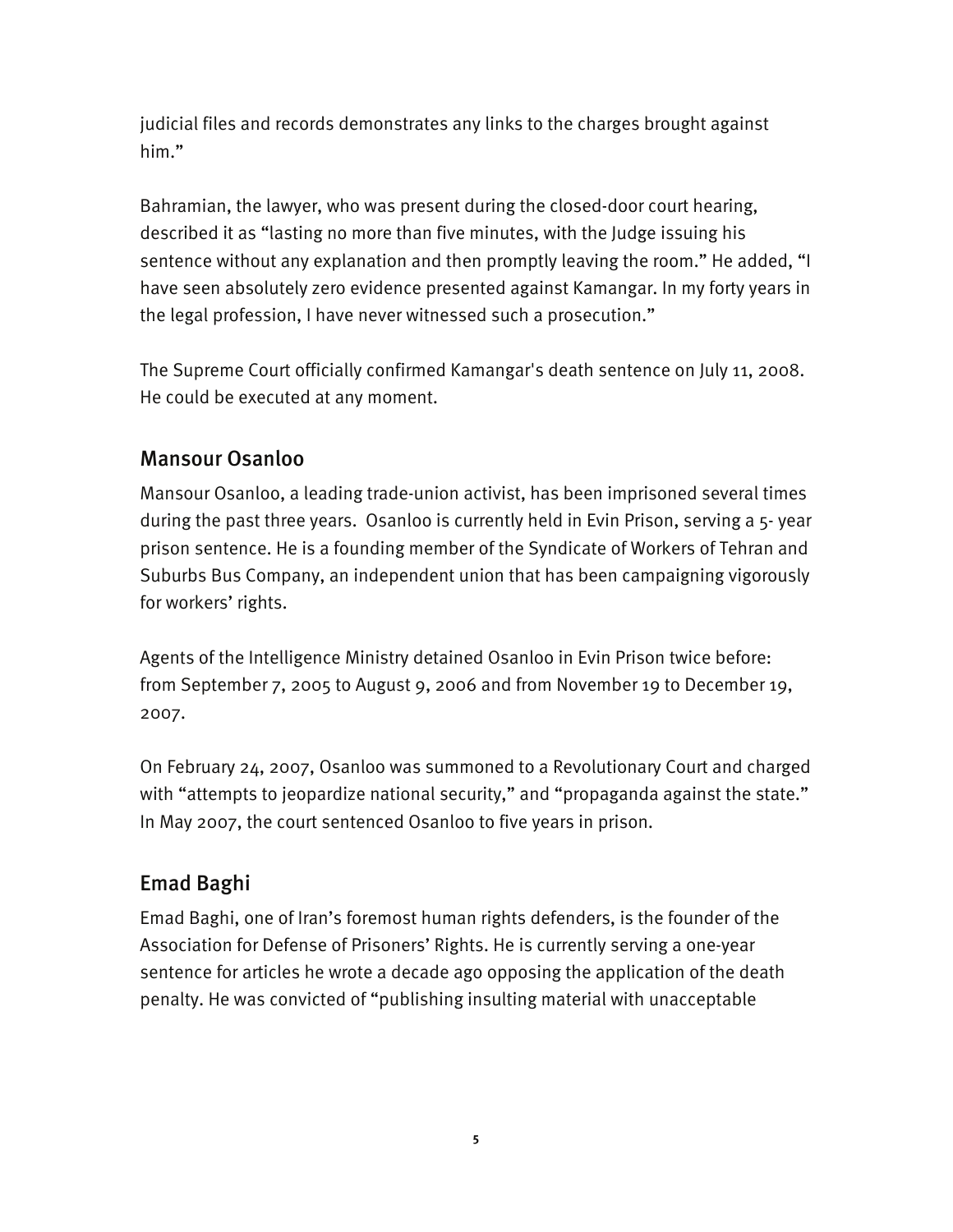interpretation of Islamic rules," and "dissemination of falsehoods with intention of disturbing public opinion."

Baghi suffers from severe heart and kidney ailments. On August 7, 2008, a prison doctor recommended strongly that he be taken to a hospital to receive treatment for his illnesses. On the same day, the authorities transferred Baghi to solitary confinement in Section 209 of Evin Prison, where intelligence agents interrogated him for three weeks.

As Baghi's health deteriorated considerably, on September 16, 2008, the authorities released him for medical treatment. It is not clear if he will be returned to prison again.

# Ayatollah Boroujerdi

Ayatollah Seyd Hussein Kazemini Boroujerdi advocates separation of religion and politics. He has been sentenced and jailed for his beliefs, and his life is in danger in prison on account of serious health problems.

Security forces raided Ayatollah Boroujerdi's house in Tehran on October 8, 2006. In June 2007, the Special Court for the Clergy prosecuted him behind closed doors. The authorities have not provided any official account regarding his prosecution and sentencing. According to his associates, he was initially sentenced to death, but an appeals court reduced his sentence to 11 years in prison, 10 of which he must serve in exile, in the city of Yazd.

He has been deprived of access to an independent attorney throughout his prosecution and imprisonment.

Ayatollah Boroujerdi is suffering from multiple health complications, including heart and respiratory problems and kidney stone complications, as well as loss of 80 percent of his vision due to cataracts. According to his physician, Dr. Hesam Firoozi, Ayatollah Boroujerdi has lost as much as 80 pounds during his imprisonment.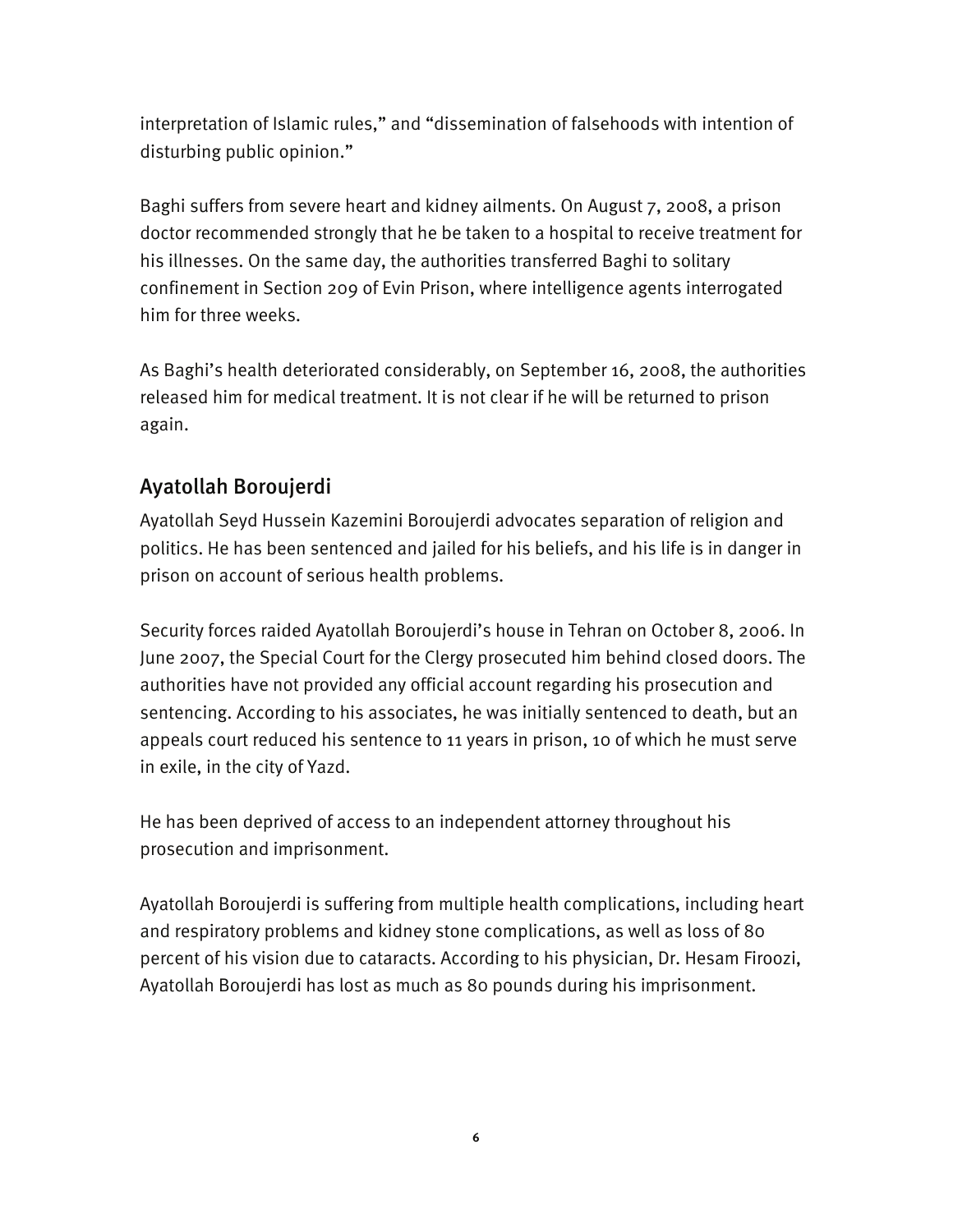"As an independent physician, with no political leanings and agenda, and in keeping with my sacred duties as a physician devoted to the goal of saving the lives of humans, I urge your Excellency to order his transfer to a specialist medical facility outside the prison, to save his life," Dr. Firoozi wrote to the head of the Judiciary on September 2, 2008.

## Hadi Ghabel

Hadi Ghabel, an outspoken Iranian cleric and member of the central council of the reformist Participation Front, was imprisoned on April 7, 2008 to begin a 40- month jail term following prosecution and conviction by the Special Court for the Clergy. The Special Court, charged with investigating other clerics for alleged crimes, has routinely prosecuted clerics who challenge official interpretations of religion. The court's persecution and prosecution of religious scholars, based solely on their beliefs and opinions constitutes a form of modern inquisition aimed at rooting out clerics whose beliefs are considered politically threatening. Ghabel was sentenced to one year in prison for "acting against national security," 10 months for "propaganda against state," 15 months for "disturbing public opinion," 100 days for "aspersion of the clergy," and a financial fine of 5 million Rials (\$550) for "insulting the authorities." He was also defrocked.

# **V. Persecution of Women's Rights Activists**

Iranian authorities have systematically thwarted peaceful and legal civil society efforts to advocate for women's rights. Women's rights advocates have been beaten, harassed and persecuted for peacefully demonstrating; for collecting signatures on behalf of the "Million Signatures Campaign" to end discrimination against women in Iran's laws and legal system; for writing and publishing articles; and for convening meetings in their private homes. The Judiciary has prosecuted more than a hundred women's rights activists over the past three years. Some of the recent cases are:

### Ronak Safazadeh

Ronak Safazadeh , arrested on October 9, 2007, is a women's rights activist in Sanadaj, capital of the province of Kurdistan. She is a member of the local women's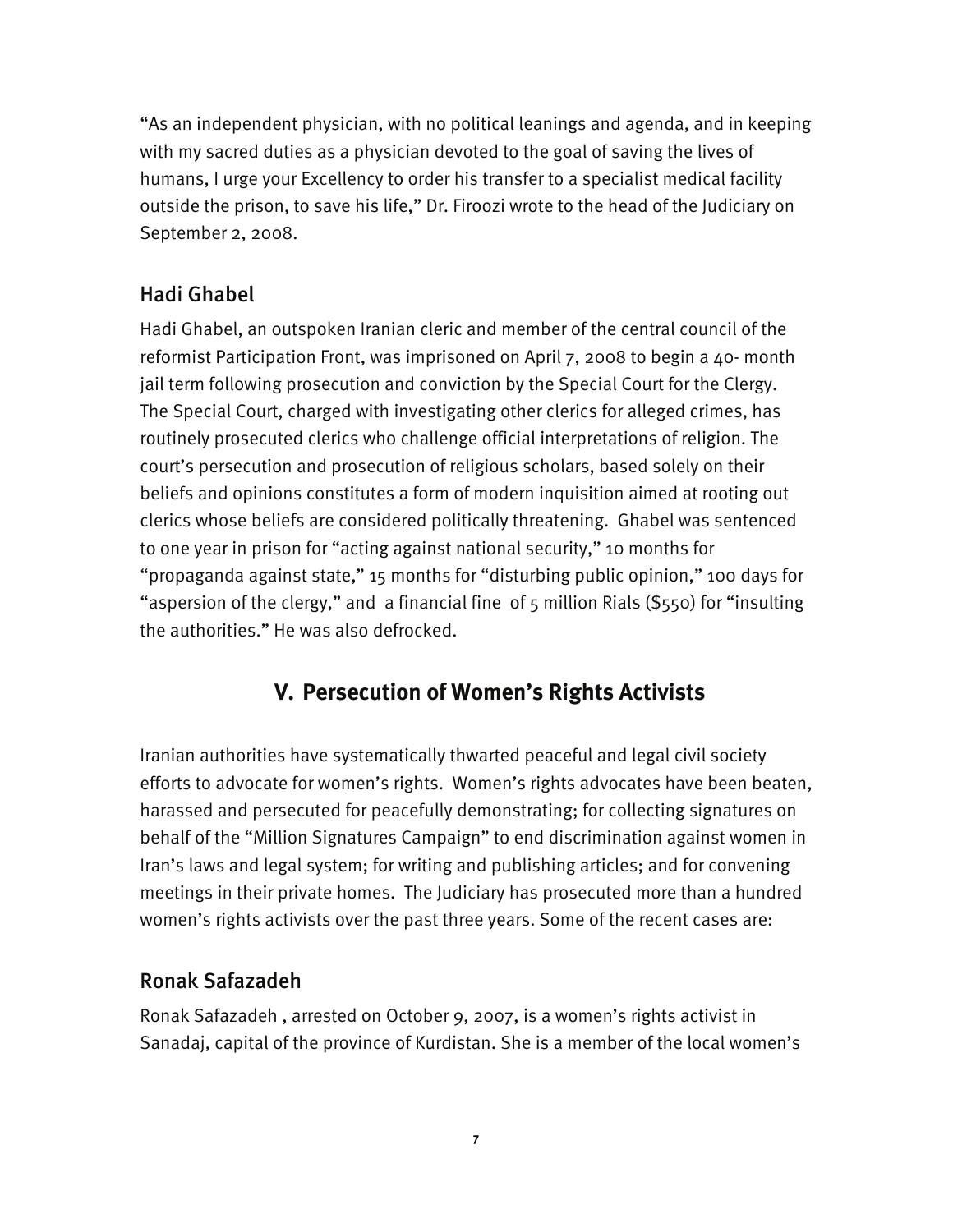organization, Azarmehr (Association of Kurdish Women). Ronak campaigned for women's rights by disseminating information and collecting signatures on behalf of the "One Million Signatures Campaign." The Intelligence Ministry charged her with the serious crime of "*moharebeh*," meaning armed activity against the state, which is punishable by death. The charges against her are solely based on interrogations during her solitary confinement.

#### Hana Abdi

Hana Abdi, a student and women's rights activist from the largely Kurdish city of Sanandaj, has been in prison since November 4, 2007. Branch 2 of the Sanandaj Revolutionary Court charged her with "collusion to threaten national security" and on June 18, 2008 ordered her to serve a five-year prison term in exile in the province of East Azerbaijan.

She was a volunteer in the One Million Signatures Campaign at the time of her arrest. According to her lawyer, Mohammad Sharif, Abdi's conviction was based solely on interrogations by Intelligence Ministry officials during two months of solitary confinement. The authorities denied Sharif access to his client during the interrogation process and the judge refused to consider the defense motions, referring only to interrogation reports.

### Zaynab Bayazidi

Zaynab Bayazidi, a 26- year old women's rights activist, is serving a four year prison term. She is charged with being a member of the Human Rights Organization of Kurdistan, and for her work on behalf of the One Million Signature Campaign. The authorities detained Bayazidi on July 9, 2008, after she reported for a summons. The Revolutionary Court sentenced her to four years in prison on August 21, 2008.

# Parvin Ardalan, Nahid Keshavarz, Jelveh Javaheri and Maryam Hosseinkhah

Parvin Ardalan, a leading women's rights activist, is the 2008 winner of the Olaf Palme prize. Ardalan, Nahid Keshavarz, Jelveh Javaheri, and Maryam Hosseinkhah are members of the One Million Signature Campaign. On September 2, 2008,